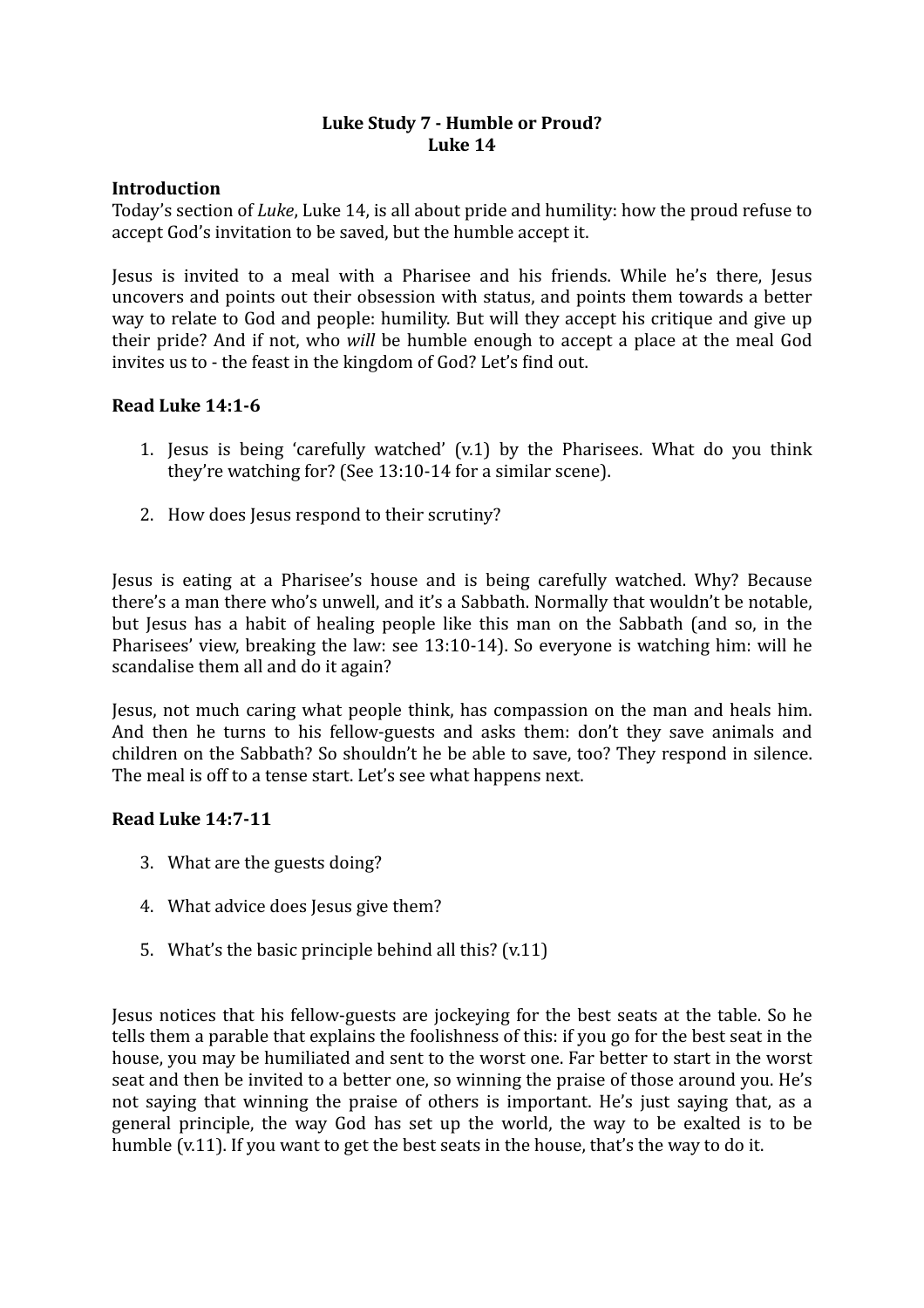But whereas where you sit at a meal is insignificant, whether you make it to a much bigger party - the resurrection of the righteous - is crucial. So Jesus now leans over to speak with his host.

#### **Read Luke 14:12-14**

- 6. What advice does Jesus give to his host?
- 7. What will the result be of taking this advice?

Jesus tells his host not just to invite those he knows and loves. If he does, they'll only invite him back, and there will be no overall gain in hospitality. Rather, he should also invite the lowly in his town who will never be able to pay him back. That way, though *they* will never be able to repay him, *God* will, and with a better reward: the resurrection of the righteous.

That explains why Luke started this scene with the healing of the swollen man. Jesus tells the host to invite people like him to meals  $(14:13)$ , and in this way be kind and humble to people like him, just as Jesus was kind and humble to him.

Essentially, Jesus teaches the guests and the host the same thing: be humble and you'll be rewarded. Pick a humble place at the table and you'll be given a better place. Pick humble guests and you'll be given something even better: eternal life. But either way: only humble people will be rewarded.

Which is important, because Jesus is about to tell them that none of them are humble, and all of them are going to miss out on the best feast of all if they don't change.

### **Read Luke 14:15-24**

- 8. What does the guest say to Jesus?
- 9. Jesus replies with a parable.
	- a. 'A certain man' is preparing a banquet. What does he do? (vv.16-17)
	- b. What do his guests do?  $(vv.18-20)$
	- c. What does the man then  $do? (vv.21-23)$
	- d. What will be the result for the original guests?  $(v.24)$
- 10. What point do you think Jesus is making?

Overhearing Jesus' conversation with the host, another guest pipes up and says how good it will be for those who get to go to the feast in the kingdom of God (another way of saying the resurrection of the righteous, i.e. eternal life). Jesus responds with a story